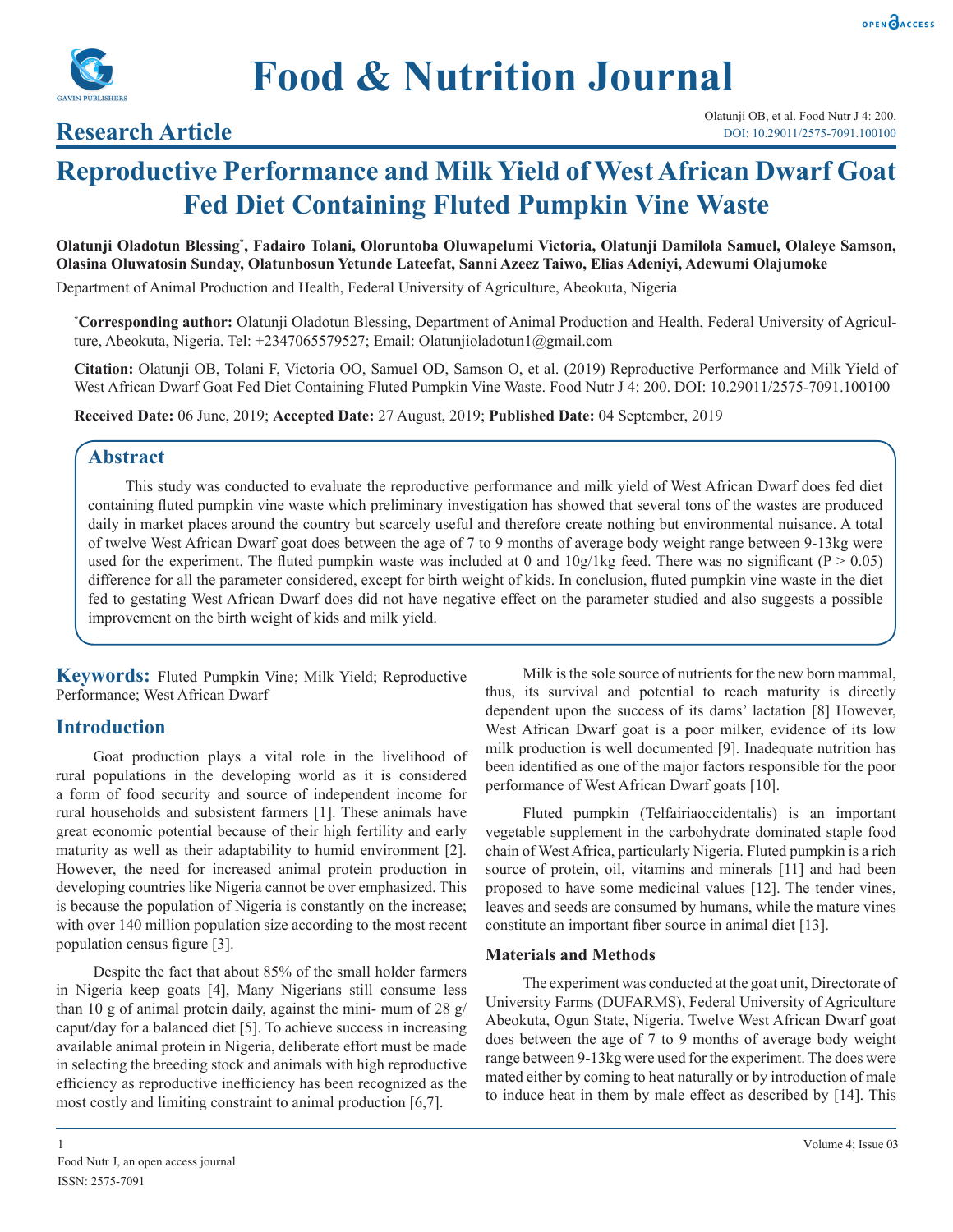**Citation:** Olatunji OB, Tolani F, Victoria OO, Samuel OD, Samson O, et al. (2019) Reproductive Performance and Milk Yield of West African Dwarf Goat Fed Diet Containing Fluted Pumpkin Vine Waste. Food Nutr J 4: 200. DOI: 10.29011/2575-7091.100100

was carried out by the introduction of bucks (Red Sokoto) using one Buck to seven does in the flocks of does and allowing them to have physical contact with the buck, withdrawing the buck after 5 hours and reintroduction after 5 days. Thereafter those on heat are identified by their exhibition of classical oestrus signs of red vulva, restlessness, swollen vulva and standing erect to be mated. Does standing to be mounted and mated upon reintroduction of buck confirmed oestrus. Although not all the does came on heat the same day but this method has helped in bringing about oestrus synchronization and relative uniformity in the period of kidding.

Fresh fluted pumpkin vine wastes were collected from nearby markets located within Abeokuta. They were air dried after which they were taken to feed mill and milled. Concentrate and forage were offered as the experimental diet. Concentrate feed was formulated for the animals with cassava peel, Palm kernel cake, wheat offal, bone meal, grower premix and salt were obtained and compounded at a reputable feed mill, at Camp, Abeokuta, Ogun State. Treatment one (control) diet was without test ingredient and treatment two diet contained fluted pumpkin vine wastes (99% of concentrate and 1% of fluted pumpkin vine waste). The animals were fed daily at 4% of their individual body weight. Water was made available at all time.

Data were collected on the reproductive performance which includes gestation length in does, litter size, birth weight, kid mortality, number of singles and milk yield. Gestation lengths, litter size, birth weight was estimated to highlight the reproductive performance of does. Litters size was determined by counting the number of kids per doe and their individual birth weights were measured using a sensitive scale. Also, Live Body Weights (LBW) of kids were recorded weekly throughout the earlier lactation period and survivability percentage at week five after parturition was also determined.

Collection of milk samples for milk yield commenced from Day 7 post-partum to allow the kids to establish a strong relationship with the dams. Samples were collected at weekly intervals from day 7 after parturition. The kids were separated from the dams at 12 hours' intervals before the dams were thoroughly milked. Animals were hand milked thoroughly between the hours of 7.00 to 10.00 hours. After milking the dams were allowed to nurse their kids. Milk was measured with a measuring cylinder.

| Ingredient( $\%$ ) | <b>Compositions</b> |  |  |
|--------------------|---------------------|--|--|
| Cassava peel       | 30                  |  |  |
| Palm kernel cake   | 32                  |  |  |
| Wheat offal        | 34                  |  |  |
| Bone meal          |                     |  |  |
| Growers premix     | 05                  |  |  |
| Table Salt         | 0.5                 |  |  |
| Total              | 100                 |  |  |

**Table 1:** Percentage composition of experimental diet.

Treatment one (control) diet was without test ingredient and treatment two diet contained fluted pumpkin vine wastes (99% of the experimental diet and 1% of fluted pumpkin vine waste).

#### **Data Analysis**

All data collected were compared and subjected to T test using independent sample mean test according to the procedure of Statistical Package for Social Scientist [15].

#### **Results**

The effect of experimental diets on the reproductive performance of West African Dwarf does fed diet containing fluted pumpkin vine waste is presented in Table 1. Treatment effect on gestation length, litter size, birth weight of males and females and mortality of kids were not significant  $(p>0.05)$ . The number of kids born in the diet containing the test ingredient (fluted pumpkin vine waste) was the same as the number of kids in the diet without test ingredient although significant difference (p<0.05) was observed in the birth weight of kid. Figure 1 below shows that milk yield recorded in the diet containing fluted pumpkin vine waste did not differ from the one recorded for the diet with no fluted pumpkin and consistent milk secretion was maintained throughout the period of milk collection except from a slight deviation that was observed at the 9th week of lactation thereafter, milk yield started to decline.

| <b>Parameters</b>                                                                                                                                                                            |                   | 10g/1kg         | <b>S.E.M 0</b> | S.E.M 10/1Kg |  |
|----------------------------------------------------------------------------------------------------------------------------------------------------------------------------------------------|-------------------|-----------------|----------------|--------------|--|
| Gestation length                                                                                                                                                                             | $146.00 \pm 1.08$ | 144.80±1.46     | 1.463          | 0.927        |  |
| Birth weight of kid (kg)                                                                                                                                                                     | $1.53^b \pm 0.05$ | $1.31*+0.03$    | 0.033          | 0.037        |  |
| Littre size                                                                                                                                                                                  | $1.00 \pm 1.00$   | $1.00 \pm 0.00$ | 0.000          | 0.000        |  |
| Kid mortality                                                                                                                                                                                | $0.00 \pm 0.00$   | $0.00 \pm 0.00$ | 0.000          | 0.000        |  |
| Birth weight of female (kg)                                                                                                                                                                  | $1.13 \pm 0.38$   | $0.56 \pm 0.33$ | 0.337          | 0.304        |  |
| Birth weight of male (kg)                                                                                                                                                                    | $0.40 \pm 0.40$   | $0.76 \pm 0.31$ | 0.311          | 0.320        |  |
| <sup>a,b</sup> : Means on the same row with different superscript are significantly ( $p$ < 0.05) different.<br>T1: $0\%$ ingredient; T2: containing the test ingredient $(1\%$ ingredient). |                   |                 |                |              |  |

**Table 1:** Reproductive performance of West African Dwarf does fed diet containing fluted pumpkin vine waste.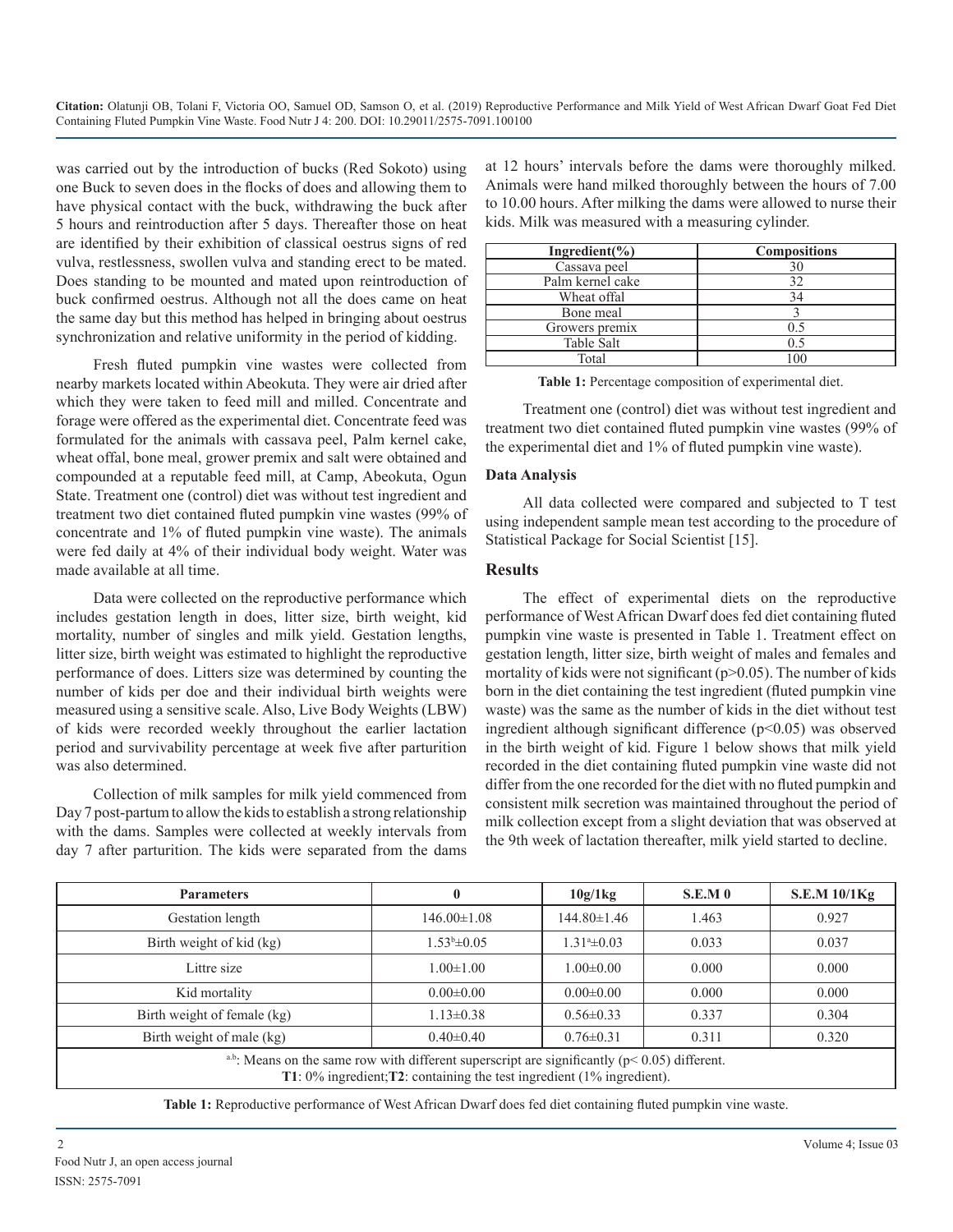**Citation:** Olatunji OB, Tolani F, Victoria OO, Samuel OD, Samson O, et al. (2019) Reproductive Performance and Milk Yield of West African Dwarf Goat Fed Diet Containing Fluted Pumpkin Vine Waste. Food Nutr J 4: 200. DOI: 10.29011/2575-7091.100100



**Figure 1**: Milk yield of West African Dwarf goat fed with or without Fluted pumpkin vine NFPV: 0g/1kg Fluted pumpkin vine, WFPV: 10g/1kg Fluted pumpkin vine.

# **Discussion**

[In this study, pregnancy was carried to term with similar](http://ijas.iaurasht.ac.ir/article_513548.html)  gestation lengths which were comparable to the gestation length of 140-150 days reported elsewhere [16] although these were not significant between the treatments. Also, the litter size, kids' [mortality, number of singles, birth weight of male as well as the](https://cgspace.cgiar.org/handle/10568/70786)  birth weight of female had no significant difference.

Low dietary protein appeared to have imposed some constraints on birth weight during reproduction. The higher birth weight recorded seems to have resulted from higher dietary protein that is present the test ingredient (fluted pumpkin vine waste). It has been established that during mid-gestation in does, when placenta is developing, poor dietary protein can lead to reduced foetal weight [17,18]. This resulted into reduced birth weight and viability of kids [18].

All the kids survived and this might be as a result of higher birth weight that were recorded in this research. Generally, several factors which include poor hygiene, Peste des Petit Ruminants (PPR), Bronchopneumonia, theft and Predation [19,20] have been reported to be responsible for kids' mortality. Also, birth weights of the kids have a greater influence on the survivability and mortality of newly born kids [21]. Mortality rate increases, survivability decreases as the birth weight decreases [22].

Milk production increased from the first week of lactation and reaches its peak between  $4<sup>th</sup>$  week and  $8<sup>th</sup>$  week postpartum after which it declined until dried period set in. This result is similar to that [8,10] but this is in contrast to the result reported by [23] that stated that rise in milk yield in West African Dwarf Does [would persist and attain peak within 3 to 4 weeks of lactation.](https://www.journalofdairyscience.org/article/S0022-0302(89)79199-2/fulltext)  Also, a slight increment was recorded at  $9<sup>th</sup>$  week of lactation on the animals that were fed diet containing fluted pumpkin vine waste compare to animal fed diet with no fluted pumpkin vine waste and this improvement was consistent until after week 10 of lactation. This might be as a result improvement in the diet which might be resulting from the fluted pumpkin vine waste which is in line with

the findings of [24] that stated that within genetic limit, a slight improvement in dietary characteristics influence milk production.

### **Conclusion and Application**

- 1) This research revealed that Inclusion of fluted pumpkin vine waste in the diet fed to West African Dwarf does not have adverse effect on reproductive performance measured and milk yield. However, there were improvement observed for birth weight of the kids and milk yield.
- 2) The cost of production could be reduced with the inclusion of fluted pumpkin in the concentrate diet due to their availability.

# **References**

- 1. [Ahamefule FO, Odilinye O, Nwachuku EN \(2012\) Milk Yield and Com](http://ijas.iaurasht.ac.ir/article_513548.html)position of Red Sokoto and West African Dwarf Does raised inten[sively in a Hot Humid Environment. Iranian Journal of Applied Animal](http://ijas.iaurasht.ac.ir/article_513548.html)  [Science 2: 143-149.](http://ijas.iaurasht.ac.ir/article_513548.html)
- 2. [Ademosun AA \(1988\) Appropriate management systems for West Af](https://cgspace.cgiar.org/handle/10568/70786)rican dwarf sheep and goats in humid tropics. In: Smith OB, Basman [HG \(ed.\). Goat Production in the Tropics. Proceedings Workshop at](https://cgspace.cgiar.org/handle/10568/70786)  [the University of Ife, Ile-Ife, Nigeria. Pg No: 20-24.](https://cgspace.cgiar.org/handle/10568/70786)
- 3. Frederick OAD, Garuba J, Adann I (2007) Macmillian Nigeria social studies Atlas. Publication Macmillian Education 8-46.
- 4. [Bayer W \(1986\) Traditional small ruminant production in the subhu](https://cgspace.cgiar.org/handle/10568/50051)[mid zone of Nigeria. In: von Kaufmann R, Chater S, Blench R \(ed.\).](https://cgspace.cgiar.org/handle/10568/50051)  [Livestock systems research in Nigeria's subhumid zone. Proceedings](https://cgspace.cgiar.org/handle/10568/50051)  [of the Second ILCA/NAPRI Symposium held in Kaduna, Nigeria, 29](https://cgspace.cgiar.org/handle/10568/50051)  [October-2 November, 1984. Ethiopia, ILCA, Addis Ababa. Pg No: 141-](https://cgspace.cgiar.org/handle/10568/50051) [166.](https://cgspace.cgiar.org/handle/10568/50051)
- 5. Ibe, S. N. (2004). The Role of Genetic Vincent IC, Williams HL, Hill R, 1985. Effect of pregnancy and lactation on muscle protein metabolism in sheep. Proceedings of Nutrition Society 44, 77A. and Livestock Breeding in Nigerian Animal Protein self-sufficiency: A case study of Day - Old chicks/poults: In Proceedings of the 9th Annual Conference of Animal Science Association of Nigeria held 13th – 16th 2004; Abakaliki, Ebonyi State Nig. Pg No: 13-18.
- 6. [Campbell JR, Kenealy MD, Campbell KI \(2003\) The application of en](https://books.google.co.in/books?id=tccQAAAAQBAJ&printsec=frontcover#v=onepage&q&f=false)[docrinology to selected Animals and Humans. In: Animal Sciences:](https://books.google.co.in/books?id=tccQAAAAQBAJ&printsec=frontcover#v=onepage&q&f=false) The Biology, Care and Production of Domestic Animals. (4<sup>th</sup> Edition), [Pub. McGraw-Hill Co., Inc., NY 10020, USA. Pg No: 196-202.](https://books.google.co.in/books?id=tccQAAAAQBAJ&printsec=frontcover#v=onepage&q&f=false)
- 7. Imasuen JA, Otoikhian CSO (2006) Evaluation of growth and reproductive performance in growing boar fed Graded level of dried cocoa pod supplemented rations. Journal Applied Basic Science 4: 139-143.
- 8. [Gipson TA, Grossman M \(1989\) Diphasic Analysis of Lactation Curves](https://www.journalofdairyscience.org/article/S0022-0302(89)79199-2/fulltext)  in Dairy Goats. Journals of Dairy Science 72: 1035-1044.
- 9. Vincent IC, Williams HL, Hill R (1985) Effect of pregnancy and lactation on muscle protein metabolism in sheep. Proceedings of Nutrition Society 44: 77.
- 10. Wood PDP (1974) A Note on the Estimation of Total Lactation Yield From Production on a single day, Journals of Animal Science 393- 396-24.